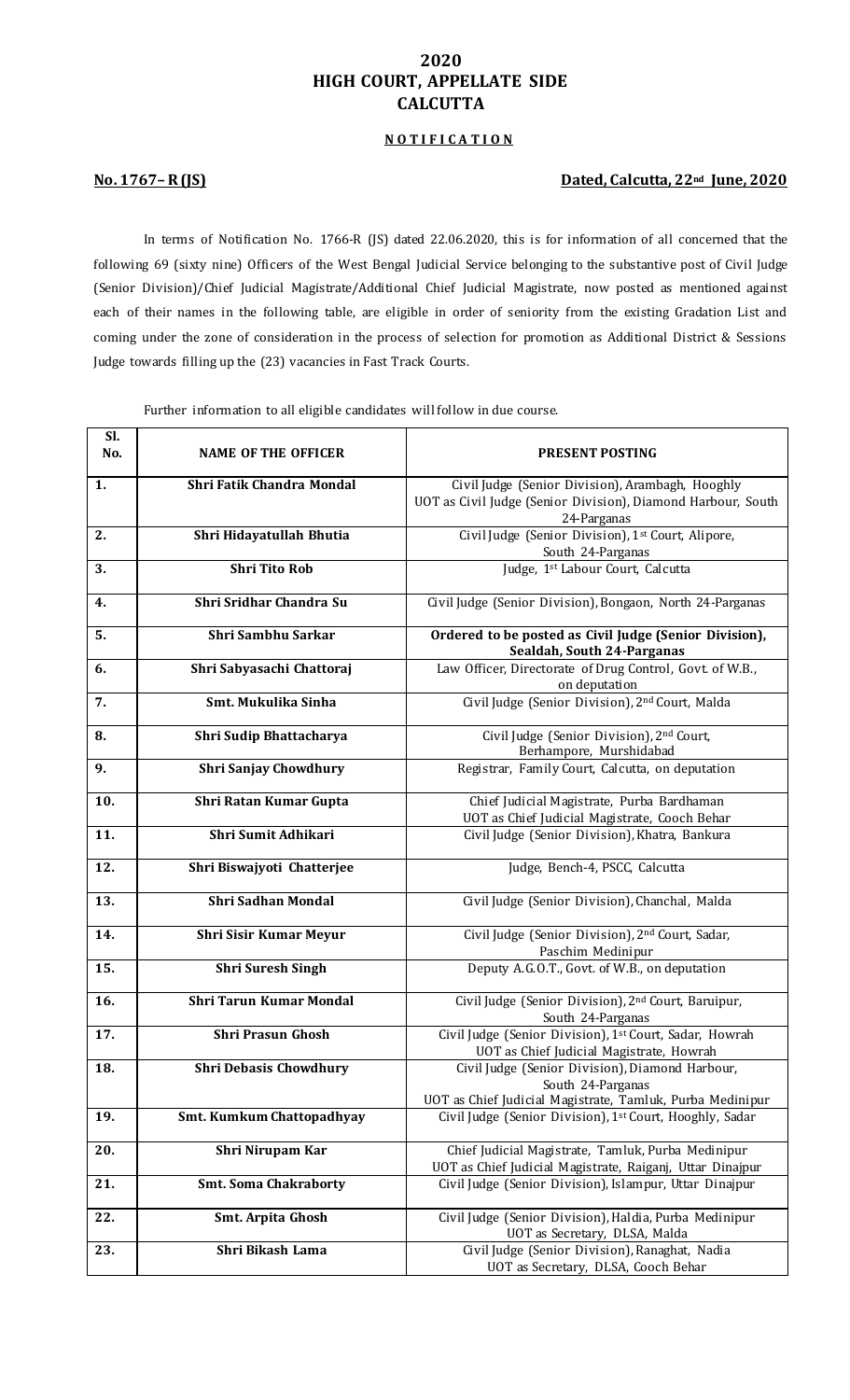| 24. | Karim Ur Reza                       | Secretary, DLSA, Uttar Dinajpur<br>UOT as Civil Judge (Senior Division), Basirhat,<br>North 24-Parganas                               |
|-----|-------------------------------------|---------------------------------------------------------------------------------------------------------------------------------------|
| 25. | Shri Indranil Chatterjee            | Chief Judicial Magistrate, Barasat, North 24-Parganas<br>UOT as Civil Judge (Senior Division), Addl. Court,<br>Sadar, Bankura         |
| 26. | Shri Sandip Chakrabarti             | Chief Judicial Magistrate, Asansol, Paschim Bardhaman                                                                                 |
| 27. | <b>Shri Soumendra Nath Roy</b>      | Civil Judge (Senior Division), 2nd Court, Barasat,<br>North 24-Parganas                                                               |
|     |                                     | UOT as Chief Judicial Magistrate, Barasat, North 24-Parganas                                                                          |
| 28. | Shri Anan Chattopadhyay             | Registrar, City Civil Court, Calcutta                                                                                                 |
|     |                                     | UOT as Chief Judicial Magistrate, Darjeeling                                                                                          |
| 29. | <b>Smt. Dipa Shyam Ray</b>          | Civil Judge (Senior Division), 1st Court, Asansol,                                                                                    |
|     |                                     | Paschim Bardhaman                                                                                                                     |
|     |                                     | UOT as Secretary, DLSA, Jalpaiguri                                                                                                    |
| 30. | Smt. Barnali Das Gupta              | Chief Judicial Magistrate, Hooghly                                                                                                    |
| 31. | Sri Abhijit Ghosh                   | Chief Judicial Magistrate, Malda                                                                                                      |
| 32. | <b>Smt. Rina Talukdar</b>           | Additional Chief Judicial Magistrate, Chandannagar, Hooghly                                                                           |
| 33. | Sri Biswanath Pramanik              | Civil Judge (Senior Division), Suri, Birbhum                                                                                          |
| 34. | Sri Arindam Chattopadhyay           | Secretary, DLSA, Cooch Behar<br>UOT as Civil Judge (Senior Division), 7th Court, Alipore,<br>South 24-Parganas                        |
| 35. | Smt. Shrutirupa Ghosh (Majee)       | Civil Judge (Senior Division), Sadar, Malda                                                                                           |
| 36. | <b>Smt. Rimpa Roy</b>               | Chief Judicial Magistrate, Purulia                                                                                                    |
| 37. | <b>Sri Hindol Roy</b>               | Civil Judge (Senior Division), 2 <sup>nd</sup> Court, Sadar, Hooghly                                                                  |
| 38. | Sri Sujit Kumar Bandyopadhyay       | Registrar, District Judge's Court, Sadar, Purba Bardhaman<br>UOT as Chief Judicial Magistrate, Sadar, Purba Bardhaman                 |
| 39. | <b>Sri Sudeep Banerjee</b>          | Registrar, D.J.'s Court, Paschim Medinipur                                                                                            |
| 40. | Sri Mayukh Mukherjee                | Additional Chief Judicial Magistrate, Khatra, Bankura<br>UOT as Chief Judicial Magistrate, Bankura                                    |
| 41. | <b>Smt. Atrayee Manna Chowdhury</b> | Civil Judge (Senior Division), Jalpaiguri, Sadar                                                                                      |
| 42. | <b>Sri Saibal Dutta</b>             | Additional Chief Judicial Magistrate, Tehatta, Nadia<br>UOT as Chief Judicial Magistrate, Jalpaiguri                                  |
| 43. | Sri Amitava Mukherjee               | Additional Chief Judicial Magistrate, Uluberia, Howrah<br>UOT as Civil Judge (Senior Division), Darjeeling                            |
| 44. | <b>Sri Anirban Ray</b>              | Secretary, DLSA, Hooghly                                                                                                              |
| 45. | Sri Soumen Gupta                    | Additional Chief Judicial Magistrate, Kharagpur,<br>Paschim Medinipur                                                                 |
|     |                                     | UOT as Deputy Registrar, West Bengal Taxation Tribunal,<br>on deputation                                                              |
| 46. | Sri Pradip Kumar Adhikary           | Sr. Municipal Magistrate, Kolkata                                                                                                     |
| 47. | Sri Joyprakash Roy                  | Judge, Small Causes Court, Sealdah, South 24-Parganas                                                                                 |
| 48. | <b>Sri Soumen Sarkar</b>            | Deputy Registrar, W.B. Administrative Tribunal,<br>on deputation UOT as Additional Chief Judicial Magistrate,<br>Lalbagh, Murshidabad |
| 49. | Sri Dipanjan Sen                    | CMM, Calcutta                                                                                                                         |
| 50. | Sri Teerthankar Bhattacharyya       | Civil Judge (Senior Division), Kalyani, Nadia                                                                                         |
| 51. | <b>Sri Shib Shankar Ghosh</b>       | Civil Judge (Senior Division), 1 <sup>st</sup> Court, Rampurhat, Birbhum<br>UOT as Civil Judge (Senior Division), Cooch Behar         |
| 52. | Sri Abir Chatterjee                 | Additional Chief Judicial Magistrate, Kakdwip, South 24-                                                                              |
|     |                                     | Parganas                                                                                                                              |
|     |                                     | UOT as Civil Judge (Senior Division), Ranaghat, Nadia                                                                                 |
| 53. | Smt. Krishnanjana Ray               | Civil Judge (Senior Division), 3rd Court, Alipore, South 24-<br>Parganas UOT as Additional Chief Judicial Magistrate,                 |
|     |                                     | Buniadpur, Dakshin Dinajpur                                                                                                           |
|     |                                     |                                                                                                                                       |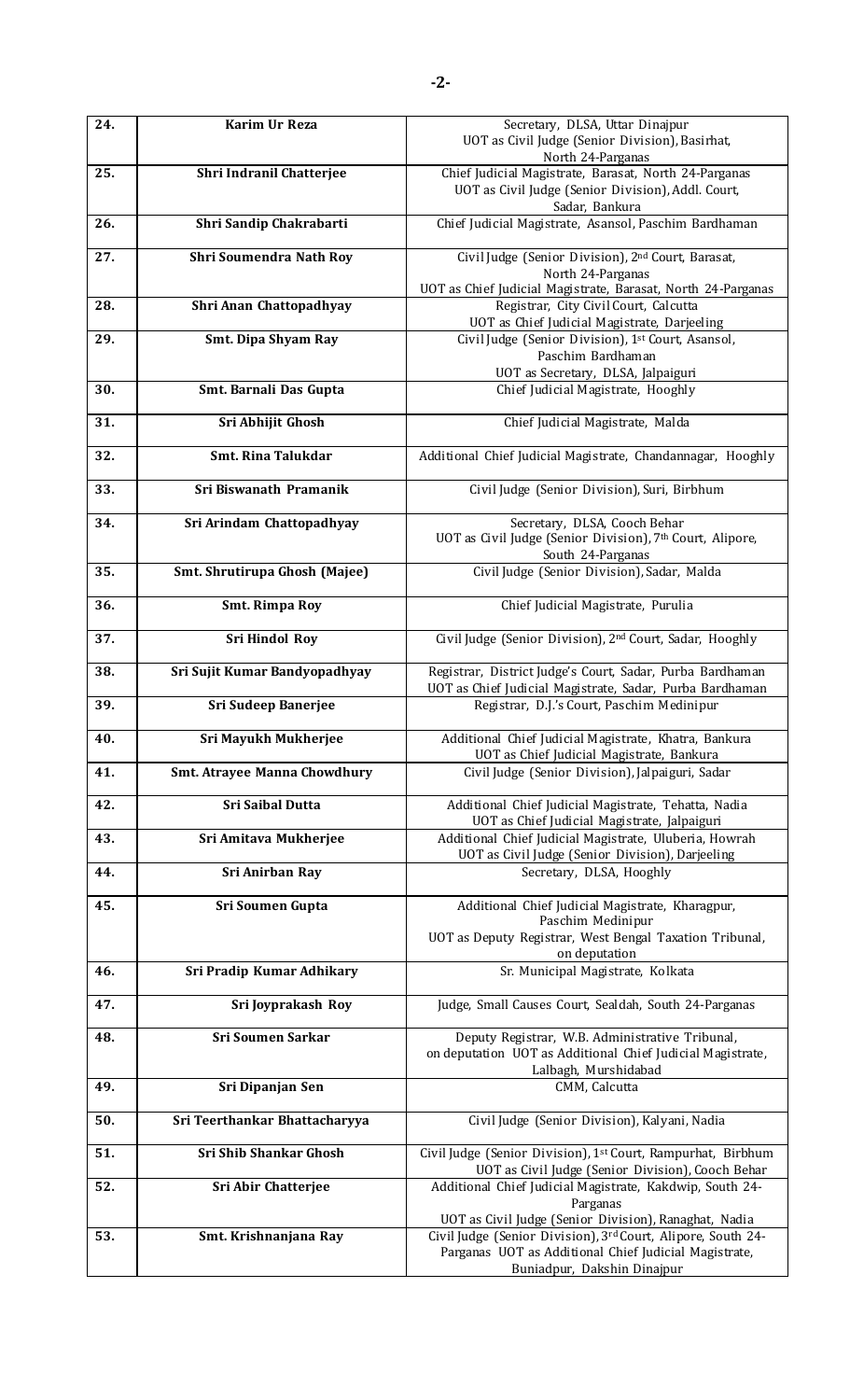| 54. | Sri Subrata Mukherjee                | Additional Chief Judicial Magistrate, Alipore,                                                    |
|-----|--------------------------------------|---------------------------------------------------------------------------------------------------|
|     |                                      | South 24-Parganas<br>UOT as Chief Judicial Magistrate, Alipore, South 24-Parganas                 |
| 55. | Sri Anindya Banerjee                 | Civil Judge (Senior Division), Tehatta, Nadia                                                     |
|     |                                      |                                                                                                   |
| 56. | Sri Kaustav Mookerjee                | Additional Chief Judicial Magistrate, Arambagh, Hooghly                                           |
| 57. | Smt. Nilanjana De                    | Additional Chief Judicial Magistrate, 2 <sup>nd</sup> Court, Haldia,<br>Purba Medinipur           |
| 58. | Sri Arnab Dutta                      | Secretary, DLSA, Howrah                                                                           |
|     |                                      | UOT as Additional Chief Judicial Magistrate, Kakdwip,<br>South 24-Parganas                        |
| 59. | Sri Annada Sankar Mukhopadhyay       | Chief Judicial Magistrate, Murshidabad                                                            |
| 60. | Smt. Aparna Chowdhuri                | Additional Chief Judicial Magistrate, Buniadpur,                                                  |
|     |                                      | Dakshin Dinajpur                                                                                  |
|     |                                      | UOT as Additional Chief Judicial Magistrate, Berhampore,<br>Murshidabad                           |
| 61. | <b>Sri Basant Sharma</b>             | Additional Chief Judicial Magistrate, Mekhliganj, Cooch Behar                                     |
|     |                                      | UOT as Judge, 2 <sup>nd</sup> Labour Court, Calcutta, on deputation                               |
| 62. | <b>Smt. Ishani Chakraborty</b>       | Chief Judicial Magistrate, Kalimpong                                                              |
| 63. | Sri Alokesh Das                      | Civil Judge (Senior Division), 4th Court, Alipore,                                                |
|     |                                      | South 24-Parganas                                                                                 |
| 64. | <b>Smt. Sangita Mukherjee</b>        | Additional Chief Judicial Magistrate-cum-Civil Judge (Senior                                      |
| 65. |                                      | Division), Raghunathpur, Purulia<br>Civil Judge (Senior Division), 2 <sup>nd</sup> Court, Tamluk, |
|     | <b>Sri Joy Sankar Roy</b>            | Purba Medinipur                                                                                   |
| 66. | Sri Aniruddha Saha                   | Secretary, DLSA, Bankura                                                                          |
|     |                                      |                                                                                                   |
| 67. | <b>Sri Sujoy Kumar Sarkar</b>        | Additional Chief Judicial Magistrate, Durgapur,                                                   |
|     |                                      | Paschim Bardhaman                                                                                 |
|     |                                      | UOT as Secretary, DLSA, Darjeeling                                                                |
| 68. | Smt. Chandraprova Chakraborty (Saha) | Chief Judicial Magistrate, Suri, Birbhum                                                          |
| 69. | Sri Nachiketa Bera                   | Additional Chief Judicial Magistrate, Chanchal, Malda                                             |
|     |                                      | UOT as Chief Judicial Magistrate, Sadar, Paschim Medinipur                                        |

All the above eligible Judicial Officers are directed to send 3 sets of their contested judgements, each containing 10 judgements (5 Civil and 5 Criminal), preferably of recent time (if not available, the judgements delivered during previous postings may be sent) through the District Judge concerned, addressing the office of the undersigned so as to reach this Hon'ble Court **by 07.07.2020, positively**.

For further information, if any, make a call at (033) 2254-8065, 2243-6080 on all working days (except Saturdays) between 11-00 a.m. to 4-30 p.m.

## **By Order,**

 Sd/- **Registrar (Judicial Service) High Court, Appellate Side**